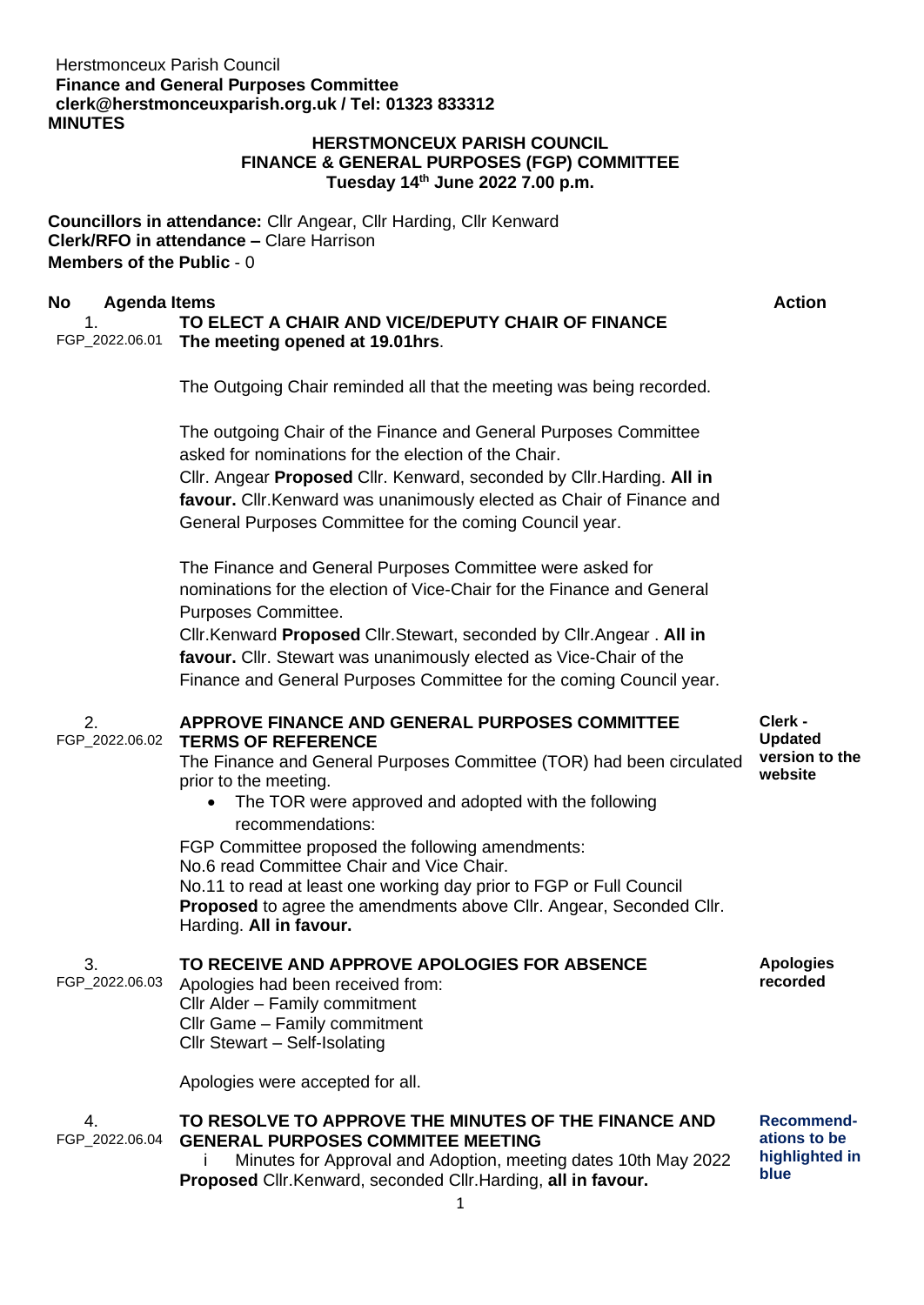# Herstmonceux Parish Council **Finance and General Purposes Committe[e](mailto:clerk@herstmonceuxparish.org.uk) [clerk@herstmonceuxparish.org.uk](mailto:clerk@herstmonceuxparish.org.uk) / Tel: 01323 833312**

ii Any outstanding actions None were reported.

#### 5. **DECLARATIONS OF MEMBERS' INTERESTS**

FGP\_2022.06.05 Declarations of Member's Interests were as declared at beginning of this administration term.

Specific to this agenda – none.

#### 6. **DISPENSATION REQUESTS**

FGP\_2022.06.06 There were none

#### 7. FGP\_2022.06.07 **PUBLIC QUESTIONS OR COMMENTS RELATING TO ITEMS ON THIS AGENDA**

No members of the public were present.

#### 8. **PERSONNEL**

FGP\_2022.06.08 The Sub-Committee had not met and no report was submitted. A Personnel Sub-Committee Meeting date is to be agreed.

#### 9. **FINANCE MATTERS**

FGP\_2022.06.09 To **Recommend to Full Council for Approval** the following: Month end reports - May 2022

- i. Bank Reconciliations
- ii. Barclaycard Reconciliation
- iii. Bank Summary
- iv. Reserves Balance and Transfers report
- v. Cost Centre report
- vi. Statement of Accounts

The documents above had been circulated prior to the meeting.

There were no questions about the above financial reports. All the above documents were **Proposed** to be **Recommended to Full Council** to be **Approved** by Cllr.Harding, seconded Cllr.Kenward **All in favour.**

vii. Payments and Receipts June 2022

There were no receipts to note at the time of the FGP meeting. It was **Proposed** to **Recommend to Full Council** by Cllr. Harding seconded by Cllr. Angear that the presented lists of payments totalling £7,560.83 (excl VAT) be **Approved**. **All in favour.**

It was noted by the Finance and General Purposes Committee that the following Additional Payments and Receipts would be added to the POA prior to FCL:

Jubilee Costs – Beacon Lighting event costs - £150.00 (CC1821) Jubilee Costs – Photo Booth Costs – £280.00 (CC1820) It was **Proposed** to **Recommend to Full Council** by Cllr.Kenward seconded by Cllr.Harding that the additional payments totalling £430.00 (excl VAT) be **Approved**. **All in favour.**

Additional matters:

i **Propose** any Virements Cllr Kenward **proposed** to vire 508 Barclaycard Payment to Barclaycard Fees - budget of £200 510 Bank Charges reduce from £300 to £100. £200 to 508

**Clerk to check that new VHall admin is aware of rent payment arrangement**

**Letter of thanks to be written to Bill Gower for paying for the booklet publication.**

**RFO to amend budget in Scribe**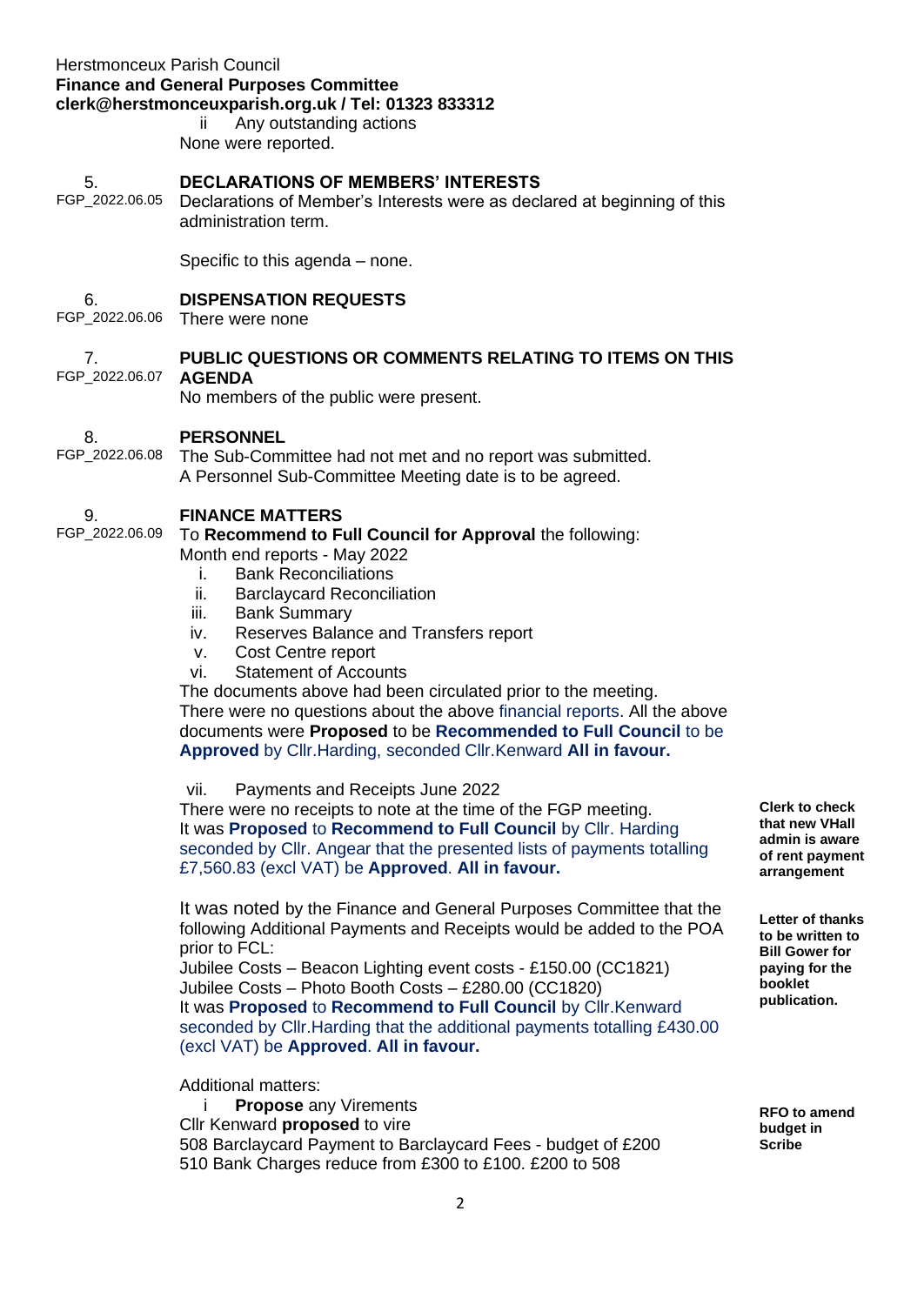# **Finance and General Purposes Committe[e](mailto:clerk@herstmonceuxparish.org.uk)**

# **[clerk@herstmonceuxparish.org.uk](mailto:clerk@herstmonceuxparish.org.uk) / Tel: 01323 833312**

**Proposed** Cllr. Harding. Seconded Cllr. Angear. **All in Favour.**

ii **Approve** extra hours to date for June Payroll submission. **Recommend** to Full Council

It was **Proposed to Recommend to Full Council** by Cllr. Kenward seconded by Cllr. Harding that additional time for the Administration Assistant of **27** hours (1st May – 31 May) be **Approved for payment All in favour.**

iii Note increase in hourly rate by 65p by Fresh Cleaning (public toilets cleaning contractor).

Noted. FGP Committee to review budget implication once information confirmed and discuss further.

iv Update on replacement horse in playpark

FGP have agreed to purchase a new one from Reserves. Cllr Game investigating suitable suppliers.

**FGP Recommend to Full Council that one more communication attempt be made to the member of the public responsible for the damage to the play item, requesting that he confirm his intentions by 30th June 2022** (an offer to pay the replacement cost by installments has been made)**, and if no response received then Council will consider further action. FGP Committee recommend that Full Council consider reporting the incident and damage, with the Council CCTV footage to Sussex Police should no return communication be made by 30th June.** 

v Consider additional items for insurance inclusion; Approve and **Recommend** any quoted premiums for Insurance Schedule Additional premium for adding the CCTV and lighting is £54.94 including insurance premium tax. It was **Proposed to Recommend to Full Council** by Cllr. Kenward and seconded by Cllr. Angear **to accept the additional premium. All in favour.**

vi Barclays Bank application for online banking commencement It was **Proposed to Recommend to Full Council** by Cllr. Kenward seconded by Cllr. Harding **to start this process using current signatories. All in favour.**

vii Consider any quotations for work on behalf of Herstmonceux Parish Council

Ash Tree Removal vii – 2 x quotes have been received. This work needs doing as a Health and Safety matter.

It was **Proposed** to **Recommend to Full Council** by Cllr.Angear seconded by Cllr.Harding that the quote from Salvidges @ £320.00 (excl VAT) be **Approved**. **All in favour.**

viii Any other financial matters which cannot be held over until the next meeting

There were none.

| 10.<br>FGP 2022.06.10 | Updates on Finance and General Purposes Committee ongoing items<br>Old Surgery Energy Performance Certification<br>Discussed at Amenities. Further investigation needed. The Committee<br>recommend that CIIr Watson and CIIr Harding meet with the Office Staff to<br>review the report and propose a way forwards. | <b>Clerk - Date to</b><br>be agreed.<br>Report to be re-<br>circulated |
|-----------------------|----------------------------------------------------------------------------------------------------------------------------------------------------------------------------------------------------------------------------------------------------------------------------------------------------------------------|------------------------------------------------------------------------|
|                       |                                                                                                                                                                                                                                                                                                                      |                                                                        |

**Pending FCL approval: Works order to be issued;**

**Communicate to Zurich;**

**Office staff and Cllr Kenward actions;**

**Works order to be issued.**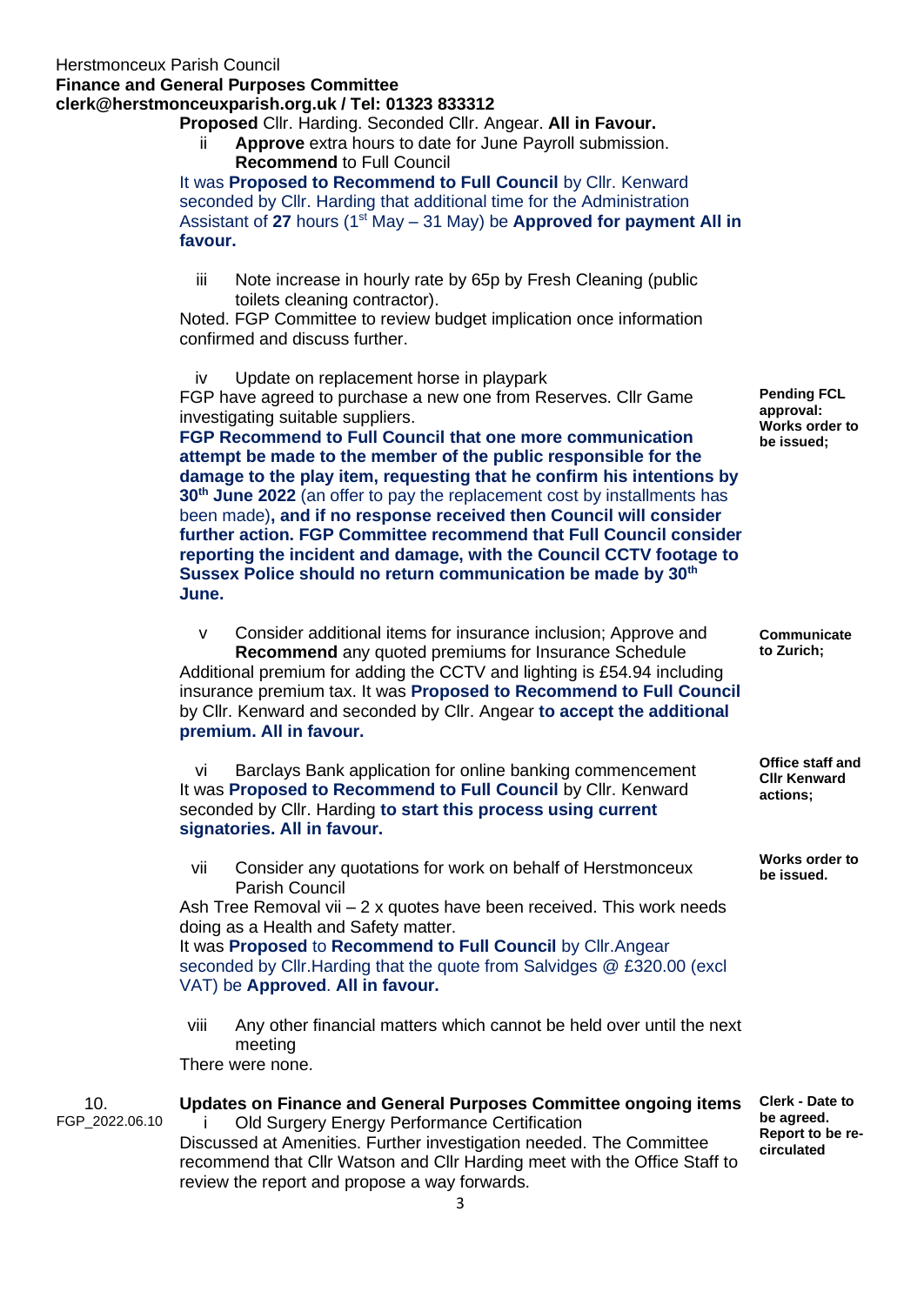# Herstmonceux Parish Council **Finance and General Purposes Committe[e](mailto:clerk@herstmonceuxparish.org.uk) [clerk@herstmonceuxparish.org.uk](mailto:clerk@herstmonceuxparish.org.uk) / Tel: 01323 833312**

- ii Licence between Bowls Club and the Parish Council Due to the current workload, this item was deferred until the July meeting.
	- iii Updates on Woodland View S106 including Indemnity Agreement received from WDC

The Indemnity Agreement had been received by post and scrutinised by Cllrs Stewart and Harding. Both Cllrs agreed the content and had no queries for East Sussex CC or Wealden DC. **Proposed** to **Recommend to Full Council** by Cllr.Kenward, seconded by Cllr.Angear, that the Indemnity Agreement be **Approved** and signed at Full Council on the 20<sup>th</sup> of this month. **All in favour.**

iv Streetlighting design and liability discussions Deferred. Cllr Lee leading on this

v Public Toilets Licence and Parish Council communication with Wealden District Council (WDC) for long term planning of this facility

Meeting date proposal information awaited from Wealden DC.

#### 11. **FINANCIAL REGULATIONS REVIEW**

FGP\_2022.06.11

Agree any amendments and recommend to Full Council for Adoption. Having carefully considered the risks to the day to day administration of the Council regarding staff sick leave, it was Recommended that the amendment below to the Herstmonceux Parish Council Financial Regulations be **Approved** by Full Council. **All in favour.**

"In the absence of the RFO the statutory duties of this role, as outlined in these Financial Regulations, will be undertaken by another designated officer of the Council"

Other amendments agreed by the Finance and General Purposes Committee were as follows:

- Remove NALC header
- 2.2 clarify Full Council Chair
- 4.1 Expenditure on revenue items may be authorised up to the amounts included for that class of expenditure in the approved budget. This authority is to be determined by:
- the council for all items over  $£1000;$

**Proposed** to **Recommend to Full Council** by Cllr.Harding and seconded by Cllr.Kenward. **All in favour.**

### **BUSINESS PLAN 2022 – 2025; ACTION PLAN MONITORING**  i Progress Updates

12. FGP\_2022.06.12

- In respect of the monitoring sheet, priorities: 1. Black Cat to be ordered.
- 25. Quote awaited (Bus Shelter related)

ii Consider any further Action Plan Objective action proposals Ongoing consideration

iii Reserve and CIL - review of allocated funds It was Proposed by Cllr Kenward, seconded by Cllr Harding that, for the purposes of transparent and effective CIL monitoring, that any income

**RFO to draft in readiness for July FGP**

**To be signed and submitted to ESCC**

**Clerk to instigate agreed amendments**

**Clerk to update the monitoring sheet and circulate**

**Clerk to action transfer**